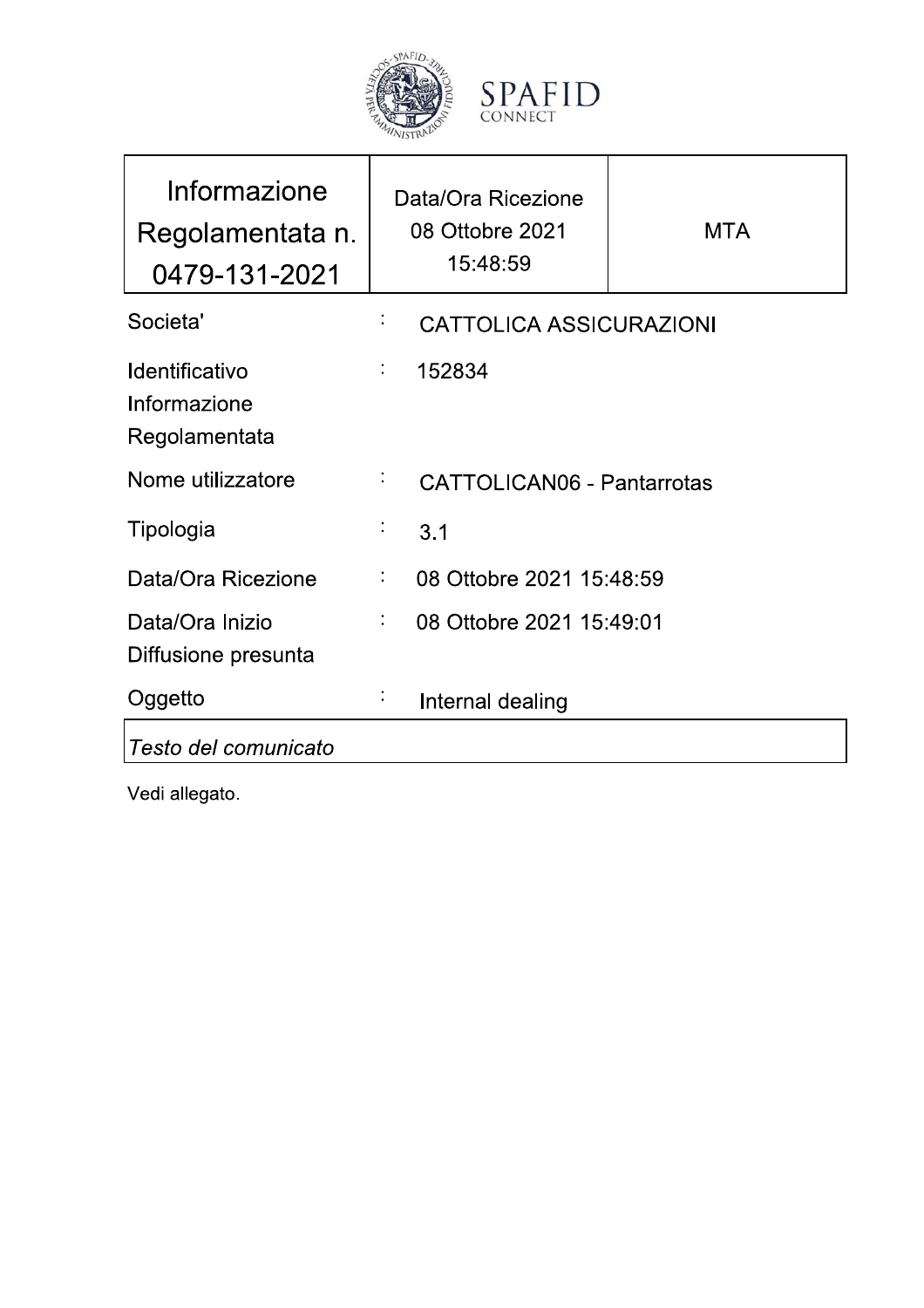

Template for notification and public disclosure of transactions by persons discharging managerial responsibilities and persons closely associated with them.

| 1            | Dati relativi alla persona che esercita funzioni di amministrazione, di controllo o di direzione/alla persona strettamente associata<br>Details of the person discharging managerial responsibilities/person closely associated                                            |                                                                                                                                                                                                                                                                                                                                                                                                                                                                                                                                                                                                                                                                                                                                           |              |                                        |                                            |                 |
|--------------|----------------------------------------------------------------------------------------------------------------------------------------------------------------------------------------------------------------------------------------------------------------------------|-------------------------------------------------------------------------------------------------------------------------------------------------------------------------------------------------------------------------------------------------------------------------------------------------------------------------------------------------------------------------------------------------------------------------------------------------------------------------------------------------------------------------------------------------------------------------------------------------------------------------------------------------------------------------------------------------------------------------------------------|--------------|----------------------------------------|--------------------------------------------|-----------------|
| a)           | Nome<br>Name                                                                                                                                                                                                                                                               | Per le persone fisiche:<br>For natural persons:                                                                                                                                                                                                                                                                                                                                                                                                                                                                                                                                                                                                                                                                                           |              |                                        |                                            |                 |
|              |                                                                                                                                                                                                                                                                            | Nome:<br>First name:                                                                                                                                                                                                                                                                                                                                                                                                                                                                                                                                                                                                                                                                                                                      | Catia        |                                        | Cognome:<br>Last name:                     | <b>Brettani</b> |
| $\mathbf{2}$ | Motivo della notifica<br><b>Reason for the notification</b>                                                                                                                                                                                                                |                                                                                                                                                                                                                                                                                                                                                                                                                                                                                                                                                                                                                                                                                                                                           |              |                                        |                                            |                 |
| a)           | Posizione / Qualifica<br>Position / Status                                                                                                                                                                                                                                 | Per le persone che esercitano funzioni di amministrazione, di controllo o di direzione: indicare la posizione (ad esempio, amministratore delegato, direttore<br>finanziario) occupata all'interno dell'emittente, del partecipante al mercato delle quote di emissione, della piattaforma d'asta, del commissario d'asta, del<br>sorvegliante d'asta<br>For persons discharging managerial responsibilities: the position occupied within the issuer, emission allowances market participant/auction<br>platform/auctioneer/auction monitor should be indicated, e.g. CEO, CFO.                                                                                                                                                          |              |                                        |                                            |                 |
|              |                                                                                                                                                                                                                                                                            | Pozione:<br>Position:                                                                                                                                                                                                                                                                                                                                                                                                                                                                                                                                                                                                                                                                                                                     |              | Dirigente - Amministrazione e Bilancio |                                            |                 |
| b)           | Notifica iniziale /<br>Modifica<br>Initial notification /<br>Amendment                                                                                                                                                                                                     | Indicare se si tratta di una notifica iniziale o della modifica di una precedente<br>notifica. In caso di modifica, spiegare l'errore che viene corretto con la presente<br>notifica<br>Indication that this is an initial notification or an amendment to prior<br>notifications. In case of amendment, explain the error that this notification is<br>amending.                                                                                                                                                                                                                                                                                                                                                                         |              |                                        | l Nuova notifica.<br>Initial notification. |                 |
| 3            | Dati relativi all'emittente, al partecipante al mercato delle quote di emissioni, alla piattaforma d'asta, al commissario d'asta o al sorvegliante d'asta<br>Details of the issuer, emission allowance market participant, auction platform, auctioneer or auction monitor |                                                                                                                                                                                                                                                                                                                                                                                                                                                                                                                                                                                                                                                                                                                                           |              |                                        |                                            |                 |
| a)           | Nome<br>Name                                                                                                                                                                                                                                                               | Nome completo dell'entità:<br>Full name of the entity:                                                                                                                                                                                                                                                                                                                                                                                                                                                                                                                                                                                                                                                                                    |              |                                        | CATTOLICA ASSICURAZIONI                    |                 |
| b)           | LEI                                                                                                                                                                                                                                                                        | Codice identificativo del soggetto giuridico,<br>conforme al codice LEI di cui alla norma ISO 17442.<br>Legal Entity Identifier code in accordance with ISO<br>17442 LEI code.                                                                                                                                                                                                                                                                                                                                                                                                                                                                                                                                                            |              |                                        | 815600DEEE5337E9A213                       |                 |
| 4            | cui le operazioni sono state effettuate<br>transactions have been conducted                                                                                                                                                                                                | Dati relativi all'operazione: sezione da ripetere per i) ciascun tipo di strumento; ii) ciascun tipo di operazione; iii) ciascuna data; e iv) ciascun luogo in<br>Details of the transaction(s): section to be repeated for (i) each type of instrument; (ii) each type of transaction; (iii) each date; and (iv) each place where                                                                                                                                                                                                                                                                                                                                                                                                        |              |                                        |                                            |                 |
|              |                                                                                                                                                                                                                                                                            |                                                                                                                                                                                                                                                                                                                                                                                                                                                                                                                                                                                                                                                                                                                                           |              | Operazione - 1<br>Transaction - 1      |                                            |                 |
| a)           | Descrizione dello<br>strumento finanziario.<br>Tipo di strumento<br>Codice di identificazione                                                                                                                                                                              | Indicare la natura dello strumento: - un'azione, uno strumento di debito, un derivato o uno strumento finanziario legato a un'azione o a uno strumento di debito;<br>- una quota di emissione, un prodotto oggetto d'asta sulla base di quote di emissione o un derivato su quote di emissione.<br>Indication as to the nature of the instrument: $-$ a share, a debt instrument, a derivative or a financial instrument linked to a share or a debt instrument; $-$ an<br>emission allowance, an auction product based on an emission allowance or a derivative relating to an emission allowance.                                                                                                                                       |              |                                        |                                            |                 |
|              | Description of the<br>financial instrument,<br>Type of instrument<br>Identification code                                                                                                                                                                                   | Azione                                                                                                                                                                                                                                                                                                                                                                                                                                                                                                                                                                                                                                                                                                                                    |              |                                        |                                            |                 |
|              |                                                                                                                                                                                                                                                                            | Codice di identificazione dello strumento come definito nel regolamento delegato della Commissione che integra il regolamento (UE) n. 600/2014 del Parlamento<br>europeo e del Consiglio per quanto riguarda le norme tecniche di regolamentazione sulla segnalazione delle operazioni alle autorità competenti adottato a<br>norma dell'articolo 26 del regolamento (UE) n. 600/2014.<br>Instrument identification code as defined under Commission Delegated Regulation supplementing Regulation (EU) No 600/2014 of the European Parliament and<br>of the Council with regard to regulatory technical standards for the reporting of transactions to competent authorities adopted under Article 26 of Regulation (EU)<br>No 600/2014. |              |                                        |                                            |                 |
|              |                                                                                                                                                                                                                                                                            | ISIN:                                                                                                                                                                                                                                                                                                                                                                                                                                                                                                                                                                                                                                                                                                                                     | IT0000784154 |                                        |                                            |                 |
| b)           | Natura dell'operazione<br>Nature of the<br>transaction                                                                                                                                                                                                                     | Descrizione del tipo di operazione utilizzando, se necessario, i tipi di operazioni stabiliti dall'articolo 10 del regolamento delegato (UE) 2016/522(1) della<br>Commissione adottato a norma dell'articolo 19, paragrafo 14, del regolamento (UE) n. 596/2014 oppure uno degli esempi specifici di cui all'articolo 19, paragrafo<br>7, del regolamento (UE) n. 596/2014.<br>Description of the transaction type using, where applicable, the type of transaction identified in Article 10 of the Commission Delegated Regulation (EU)<br>2016/522(1) adopted under Article 19(14) of Regulation (EU) No 596/2014 or a specific example set out in Article 19(7) of Regulation (EU) No 596/2014.                                        |              |                                        |                                            |                 |
|              |                                                                                                                                                                                                                                                                            | ACCETTAZIONE O L'ESERCIZIO DI UN DIRITTO DI OPZIONE, COMPRESO UN DIRITTO DI OPZIONE CONCESSO A PERSONE<br>CHE ESERCITANO FUNZIONI DI AMMINISTRAZIONE, DI CONTROLLO O DI DIREZIONE O A DIPENDENTI IN QUANTO PARTE<br>DELLA RETRIBUZIONE LORO SPETTANTE, E LA CESSIONE DI QUOTE DERIVANTI DALL'ESERCIZIO DI UN DIRITTO DI OPZIONE                                                                                                                                                                                                                                                                                                                                                                                                           |              |                                        |                                            |                 |
|              |                                                                                                                                                                                                                                                                            | A norma dell'articolo 19, paragrafo 6, lettera e), del regolamento (UE)n. 596/2014, indicare se l'operazione è legata all'utilizzo di programmi di opzioni su azioni<br>Pursuant to Article 19(6)(e) of Regulation (EU) No 596/2014, it shall be indicated whether the transaction is linked to the exercise of a share option programme.                                                                                                                                                                                                                                                                                                                                                                                                 |              |                                        |                                            |                 |
|              |                                                                                                                                                                                                                                                                            |                                                                                                                                                                                                                                                                                                                                                                                                                                                                                                                                                                                                                                                                                                                                           |              |                                        |                                            |                 |